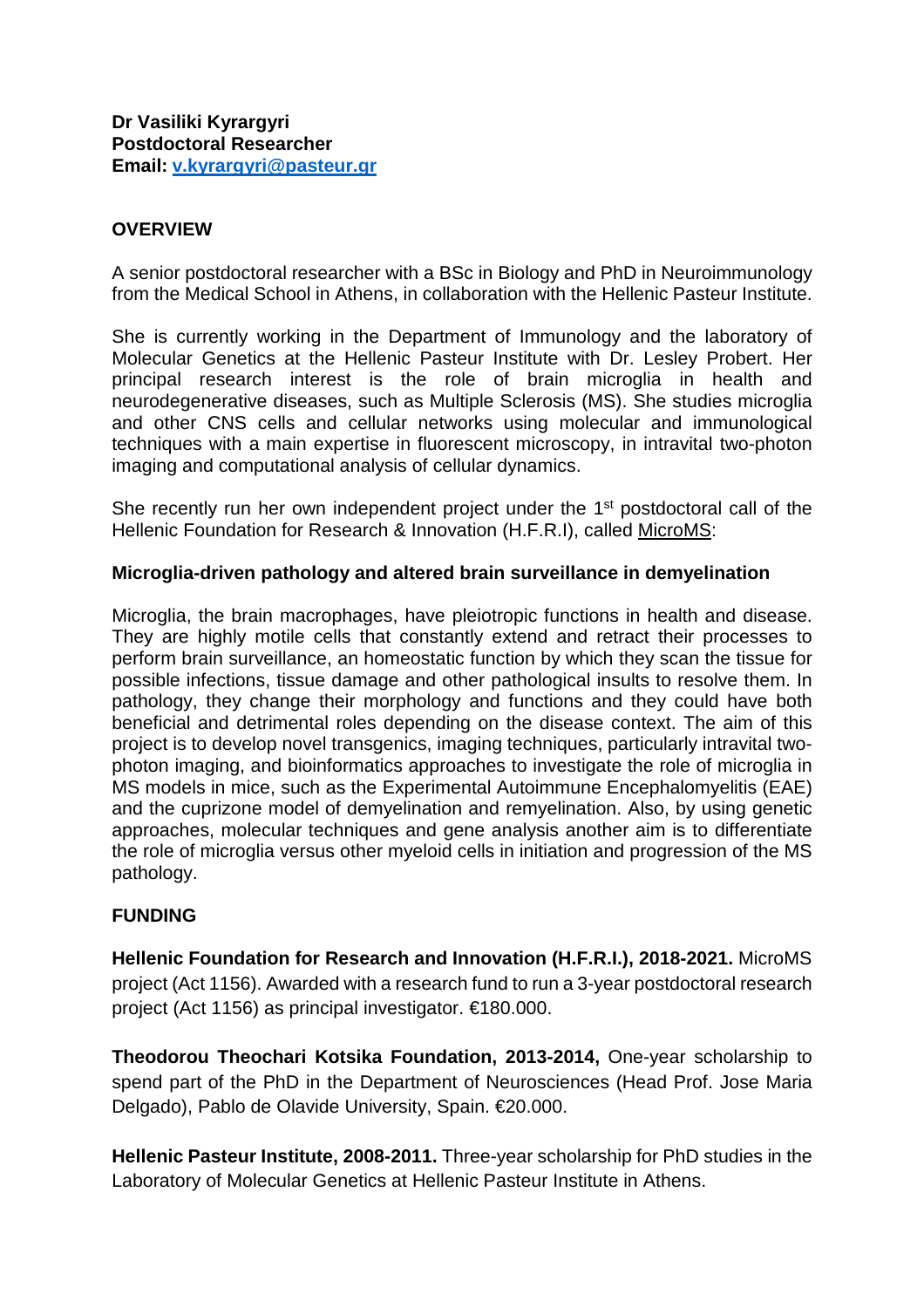**European Union scholarship (COST-STSM-BM0603-NEURINFNET), 2011.** Grant for a research visit at the department of Neuroscience, Physiology and Pharmacology (Head Prof. David Attwell), University College London, United Kinghtom. €3.000

**European Union scholarship (COST-STSM-B30-04392-NEREPLAS), 2009.** Grant for a research visit at the department of Medicine (Head Prof. Ana Maria Sebastiao), Egas Moniz research centre, Lisbon, Portugal. €3.000

## **PUBLICATIONS**

### **2021**

Roufagalas I, Avloniti M, Fortosi A, Xingi E, Thomaidou D, Probert L, **Kyrargyri V**. Novel cell-based analysis reveals region-dependent changes in microglial dynamics in grey matter in a cuprizone model of demyelination. Neurobiol Dis. 2021 Sep;157:105449. DOI: 10.1016/j.nbd.2021.105449.

#### **2020**

**Kyrargyri V**, Madry C, Rifat A, Arancibia-Carcamo IL, Jones SP, Chan VTT, Xu Y, Robaye B, Attwell D. P2Y<sub>13</sub> receptors regulate microglial morphology, surveillance, and resting levels of inteleukin 1 $\beta$  release. Glia. 68(2):328-344 and resting levels of inteleukin 1β release. *Glia*, 68(2):328-344 https://doi.org/10.1002/glia.23719

#### **2019**

**Kyrargyri V**, Attwell D, Jolivet RB, Madry C. Analysis of Signaling Mechanisms Regulating Microglial Process Movement. *Methods Mol Biol*, 2034:191-205. https://doi.org/10.1007/978-1-4939-9658-2\_14

Nortley R, Korte N, Izquierdo P, Hirunpattarasilp C, Mishra A, Jaunmunktane Z, **Kyrargyri V**, Pfeiffer T, Khennouf L, Madry C, Gong H, Richard-Loendt A, Huang W, Saito T, Saido TC, Brandner S, Sethi H, Attwell D. Amyloid β oligomers constrict human capillaries in Alzheimer's disease via signalling to pericytes. *Science*, 19;365(6450). https://doi.org/10.1126/science.aav9518

#### **2018**

Papazian I., **Kyrargyri V.,** Evangelidou M., Probert L. Mesenchymal stem cell protection of neurons against glutamate excitotoxicity involves reduction of NMDAtriggered calcium responses and surface GluR1, and is partly mediated by TNF. *Int J Mol Sci.,* 25;19(3). https://doi.org/10.3390/ijms19030651

Madry C, Arancibia-Carcamo IL\*, **Kyrargyri V\*,** Chan VTT, Hamilton NB, Attwell D. Effects of the ecto ATPase apyrase on microglial ramification and surveillance reflect cell depolarization, not ATP depletion. *PNAS,* 13:115(7)E1608-E1617. https://doi.org/10.1073/pnas.1715354115  $*$  Equal contribution as 1 $st$  author

Madry C\*, **Kyrargyri V\***, Arancibia-Carcamo IL, Jolivet R, Kohsaka S, Bryan RM, Attwell D. Microglial Ramification, Surveillance, and interleukin-1β release are